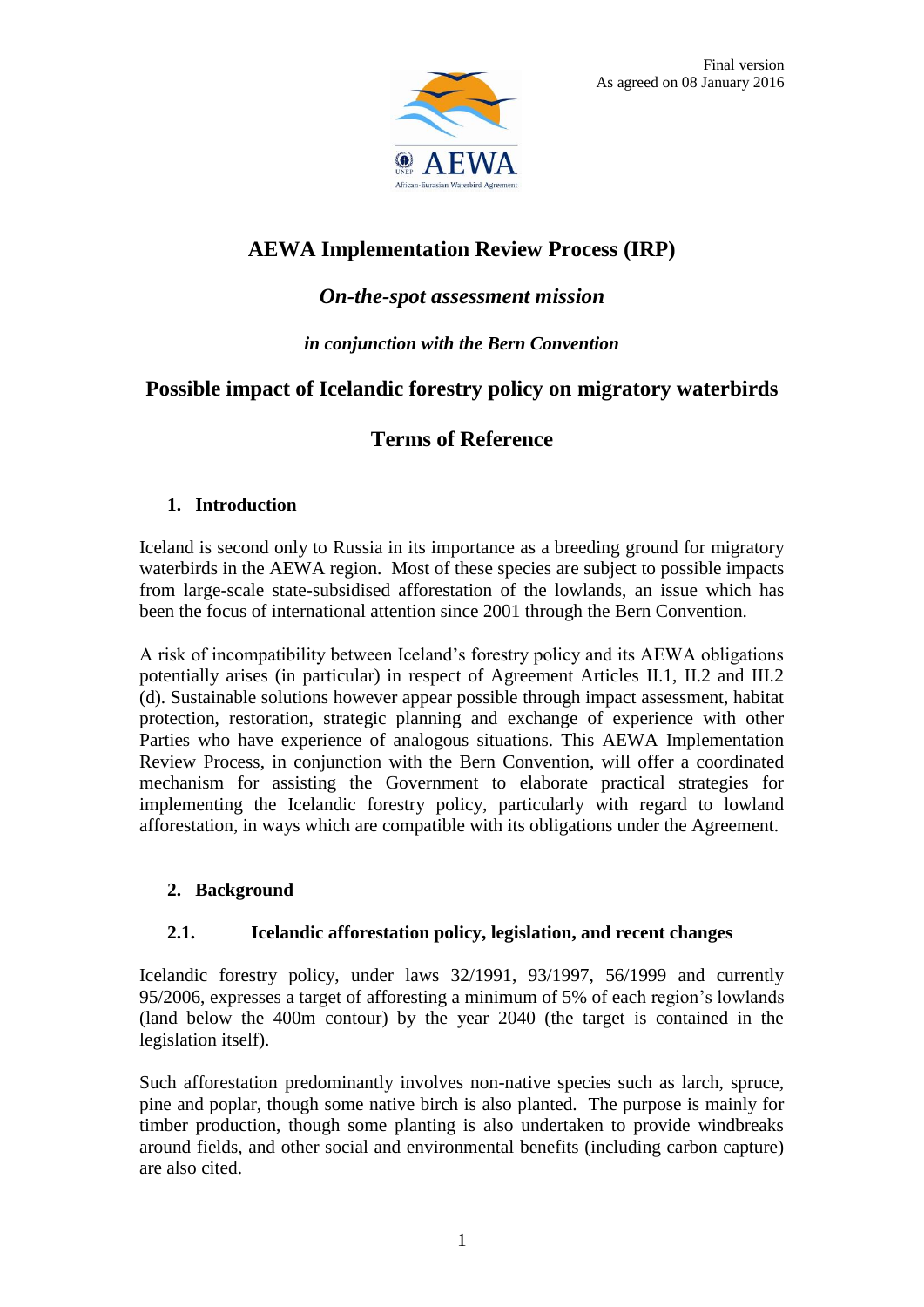The plantable lowlands consist mainly of grasslands, wetlands and heath, plus some cultivated areas. Most of this is privately owned, and afforestation is subsidised by government loans covering 97% of establishment costs, with landowners retaining 85% of their income on forest product sales. Suggestions have been made to accelerate planting by incentivising it still further, eg by providing for owners to generate annual revenue by leasing their land to a forestry fund (see <http://www.althingi.is/altext/143/s/0273.html> - in Icelandic).

Forest authorities reportedly consult environmental authorities "to ensure that no species of animals will be threatened due to afforestation" (Government reports to Bern Convention, 2001 and 2014). Forest authorities have undertaken not to drain undisturbed wetlands; but this leaves at risk of afforestation those large areas of wetlands that have experienced some drainage in the past but remain of extremely high value. In 2014 the Environmental Impact Assessment Act 106/2000 was amended so that now all afforestation projects regardless of size are subject to EIA screening process. Also the National Planning Act 123/2010 was amended so now forestry projects are subject to a permit from the municipality. A total of three afforestation projects over 200ha in size and five afforestation projects in protected areas have undergone EIA screening process resulting in the conclusion that a full EIA was not necessary for these projects.

A revised nature conservation law (60/2013) was approved by Parliament in 2013, including strengthened measures for wetlands and other habitats. The Parliament postponed its entry into force until November 2015, implementing some amendments.

In 2007, a committee established by the Ministry of Environment recommended expanding birch woodland to cover 10% of the land area; and in 2013 a similar committee produced a national Forestry Strategy (see <http://www.skogur.is/media/ymislegt/Stefna-skogar.pdf> - in Icelandic) proposing a new target of 12% forest cover by 2100. Legislation to enshrine this new target in statute is yet to be enacted.

### **2.2. Projected impact on breeding migratory waterbirds**

Iceland is second only to Russia in its importance as a breeding ground for migratory waterbirds in the AEWA region, and in Europe it is equalled only by the Netherlands in its shorebird breeding density. It supports the most important breeding populations in Europe for six species of waders, and is the second most important country for three. For six subspecies it hosts proportions of the breeding populations ranging from 85-100%. The entire population of the Greenland White-fronted Goose stages in lowland areas of Iceland on spring and autumn migration.

Four species (Black-tailed Godwit *Limosa limosa*, Dunlin *Calidris alpina*, Snipe *Gallinago gallinago* and Redshank *Tringa totanus*) are classed by BirdLife International as having an unfavourable conservation status in Europe. Black-Tailed Godwit is classed by IUCN as globally Near Threatened (though increasing, including the Icelandic subspecies), and is the subject of an AEWA Single Species Action Plan. Black-tailed Godwit and Dunlin are identified as priority species within CAFF's Arctic Migratory Bird Initiative.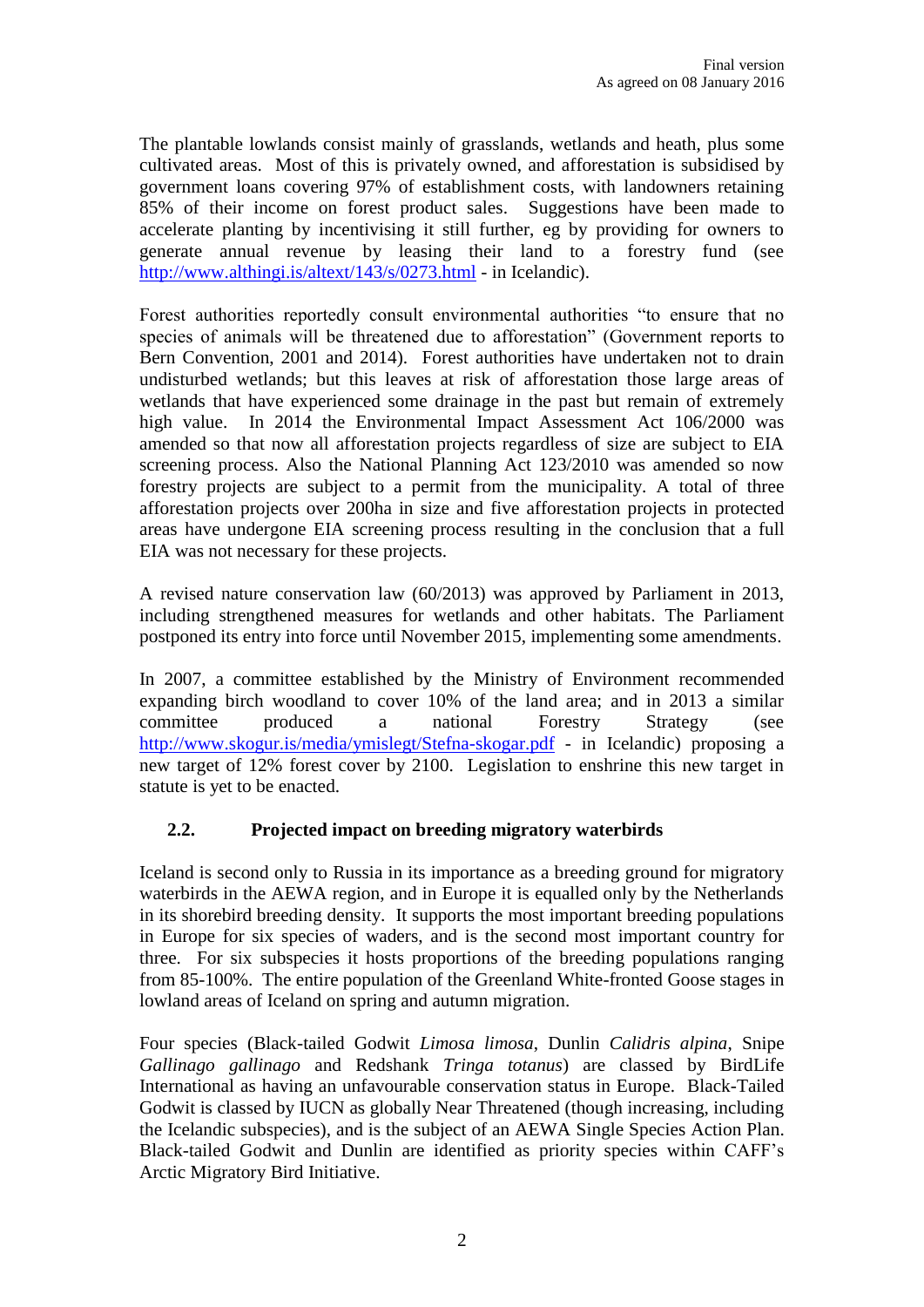All the migratory waterbird species, for which Iceland holds particular importance, rely on open ground habitats, especially lowland wet habitats which are now much reduced due to drainage. These are the same areas that are targeted by afforestation. Assessments for the Bern Convention (2001-2008) conclude that afforestation could have a negative impact on 20 species for which Iceland holds internationally important populations, including those for which it is the most important country in Europe. The species most at risk include Golden Plover *Pluvialis apricaria*, Blacktailed Godwit, Whimbrel *Numenius phaeopus*, Redshank, Dunlin, Snipe and Greenland White-fronted Goose *Anser albifrons flavirostris*. Up to 23 of Iceland's 61 Important Bird Areas could be affected.

Wider secondary effects (water depletion, eutrophication, acidification, spread of the invasive alien Nootka Lupin *Lupinus nootkatensis* and other invasives, and especially habitat fragmentation and predation) are also of concern; as is the compounding of other ongoing pressures on habitat in the species' ranges (climate change, scrub regrowth on abandoned grazing lands, etc).

Impacts on Icelandic birds will be felt in countries that share the same flyway, potentially compromising conservation efforts in those countries - particularly in the UK and Ireland (whose entire populations of wintering Greylag Geese *Anser anser* and Black-tailed Godwits come from Iceland, and where most of Iceland's Golden Plovers, Snipes and Redshanks overwinter), but also elsewhere in Europe and Africa.

### **2.3. Potential incompatibility with obligations under AEWA**

Iceland became a Party to AEWA in June 2013. In joining the Agreement, all Parties commit to the Agreement's fundamental principle of taking measures to maintain migratory waterbird species in a favourable conservation status or to restore them to such a status. A risk of incompatibility between Iceland's forestry policy and its AEWA obligations potentially arises (in particular) in respect of AEWA Articles II.1 (maintaining species in favourable conservation status); II.2 (the precautionary principle); and III.2 (d) (maintaining a network of habitats throughout migratory ranges). There is relevance also in Article Art III.2 (e) (investigating problems and seeking to implement remedies), and in sections of the Action Plan which concern protected areas (3.2.1), wise use of wetlands and avoiding habitat degradation (3.2.3), habitat conservation strategies (3.2.4) and impact assessment (4.3.1).

### **2.4. History of the case under other international frameworks**

Iceland ratified the Ramsar Convention in 1977, the Bern Convention in 1993 and the Convention on Biological Diversity in 1994. The Standing Committee to the Bern Convention (its governing body) has taken an interest in the Icelandic forestry policy, particularly with regard to lowland afforestation, since 2001, and mandated an "on the spot appraisal" which reported in 2002, confirming the potential threat to migratory waterbirds. Based on the outcomes of the on-the-spot appraisal the Standing Committee of the Bern Convention adopted Recommendation No. 96 (2002), urging the Government of Iceland to undertake seven specific actions, including impact assessment, habitat protection and strategic planning.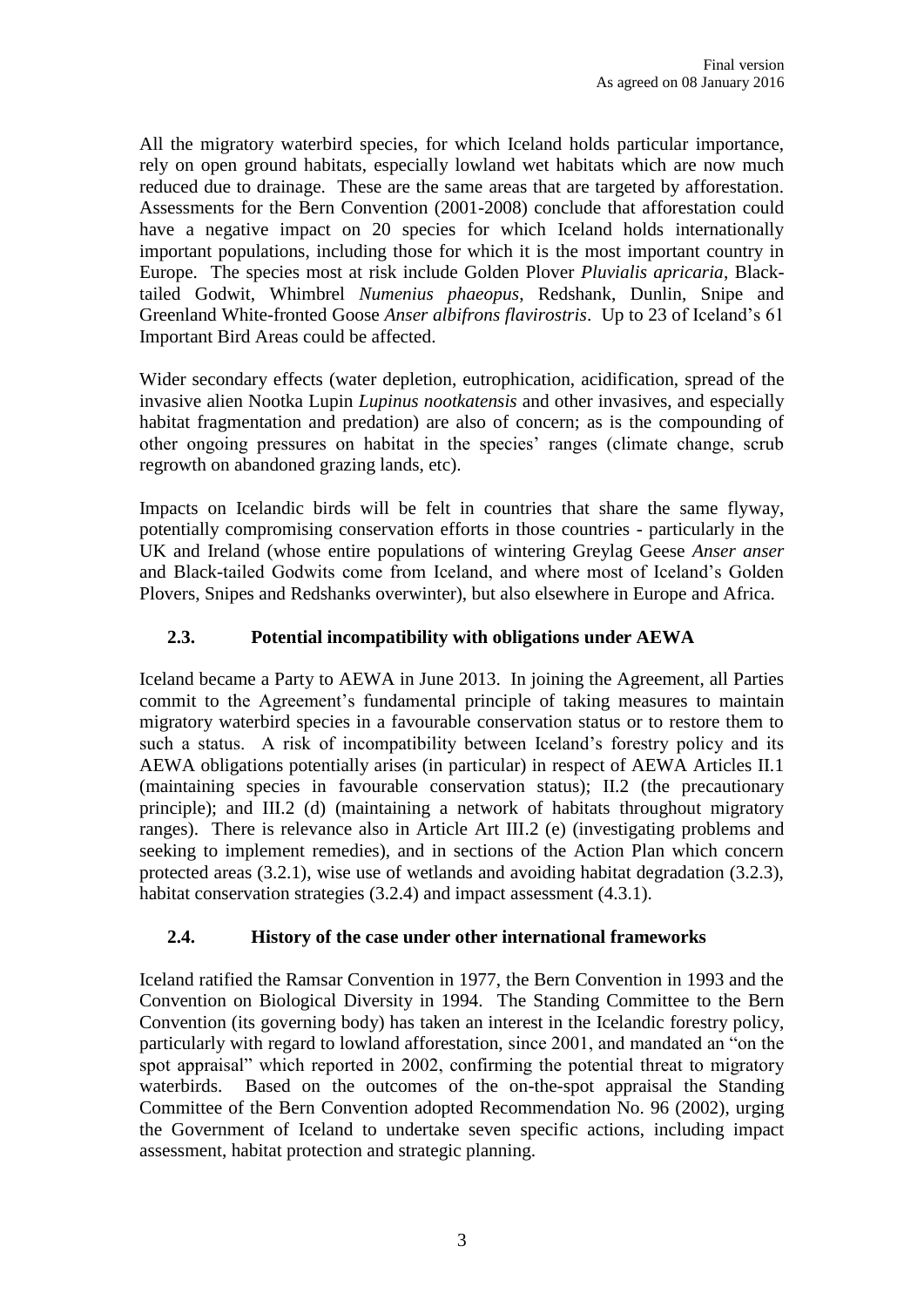BirdLife International submitted reports to the Bern Convention in 2007 and 2008, noting that some research work had advanced, but otherwise alleging that the satisfactorily implementation of any of the seven points of Recommendation 96 had been lacking. The Government detailed some measures it was taking to gather information, and reported the adoption of a National Biodiversity Strategy. In light of the newest developments described above, the issue was raised again with the Bern Standing Committee in December 2013. The Committee agreed to review the issue in 2014, in the context of monitoring the implementation of the 2002 Recommendation.

Reports were submitted by both the Government and BirdLife International to the 34<sup>th</sup> meeting of the Bern Convention Standing Committee in December 2014. The Committee took note of these reports and congratulated the Icelandic authorities for accepting to undergo an AEWA IRP. It also confirmed the readiness of the Bern Convention for joining and contributing to the IRP visit as well as instructed the Bern Convention Secretariat to report back on the findings of the IRP mission at the next meeting of the Standing Committee in December 2015.

### **3. Objectives of the AEWA IRP mission**

The principal objectives of the AEWA IRP mission to Iceland are:

- to assess the projected impact of the Icelandic forestry policy on the populations of AEWA-listed migratory waterbird species, on their habitats, in particular wetlands, and their ecosystem services;
- to identify and consider the possible cumulative impacts on the waterbird habitats alongside possible afforestation from other factors, such as agricultural conversion, recreational infrastructure development and climate change, including climate-induced regeneration of natural tree species;
- to consider whether the Icelandic forestry policy complies with the obligations of Iceland under AEWA and Bern;
- to review the progress made so far by the Government of Iceland in response to Bern Convention Recommendation No. 96 (2002) and to assess its contribution to addressing the points of concern as indicated in that Recommendation;
- to compile recommendations to the Government of Iceland on practical measures for the future planning, evaluating, consulting upon and implementing afforestation activities in Iceland, as well as maintaining and restoring wetland values and services; so that such developments will take place in ways which will be compatible with the Party's obligations under AEWA and Bern, in relation to the conservation of migratory waterbirds and their habitats;
- to propose a monitoring plan for the implementation of the recommendations.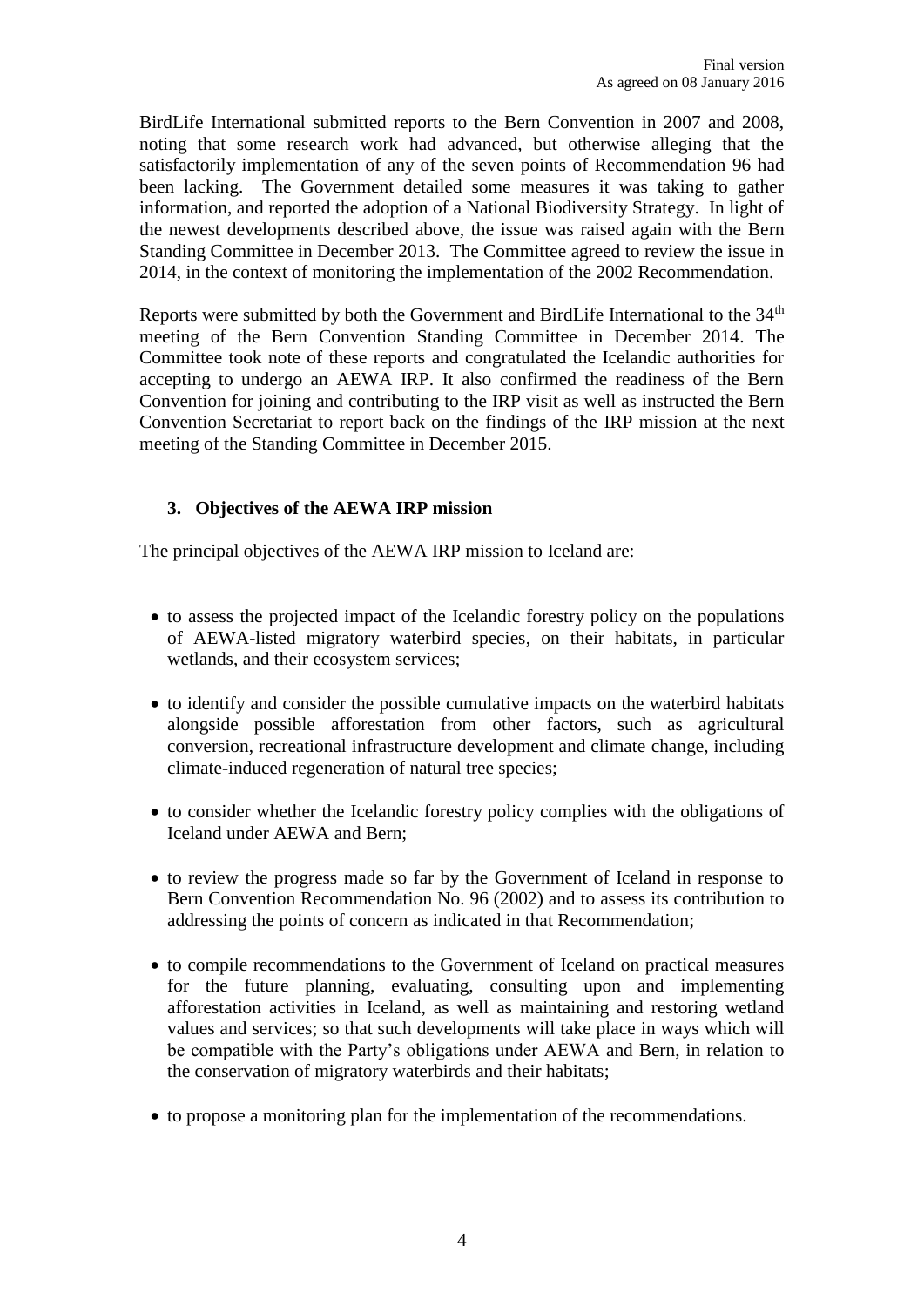### **4. Expected outputs**

Following the objectives of the mission, the IRP mission team will produce a report of its findings containing, amongst other things, a set of recommendations. The report will be submitted to the AEWA Standing Committee for consideration. At its discretion, the Standing Committee will make recommendations to the Government of Iceland.

This report will be also submitted to the attention of the appropriate bodies of the Bern Convention.

#### **5. Provisional lists of mission team participants and other stakeholders to be involved with their respective roles and responsibilities**

### **5.1. IRP mission team**

- Independent international expert
- Independent local expert
- Report compiler
- UNEP/AEWA Secretariat
- Bern Convention Secretariat

The mission will be led by the UNEP/AEWA Secretariat and the independent international expert will assume chairing functions. The members of the IRP mission will be interviewing the other involved stakeholders and will be requesting information, as needed. Under the overall responsibility of the independent international expert assisted by the report compiler, the IRP mission team will be producing the mission report with input from all its members.

#### **5.2. Other stakeholders**

- Icelandic Ministry of Environment / Iceland Forest Service
- Icelandic Institute of Natural History
- University of Iceland
- Icelandic Forestry Association
- Fuglavernd (BirdLife Iceland) / BirdLife International / RSPB
- Local land owners

These stakeholders will be requested to meet the IRP mission team during the visit to Iceland and to be interviewed. They may be also requested to provide information in oral or written form before or after the visit. The Ministry of Environment will be invited to comment on the draft report.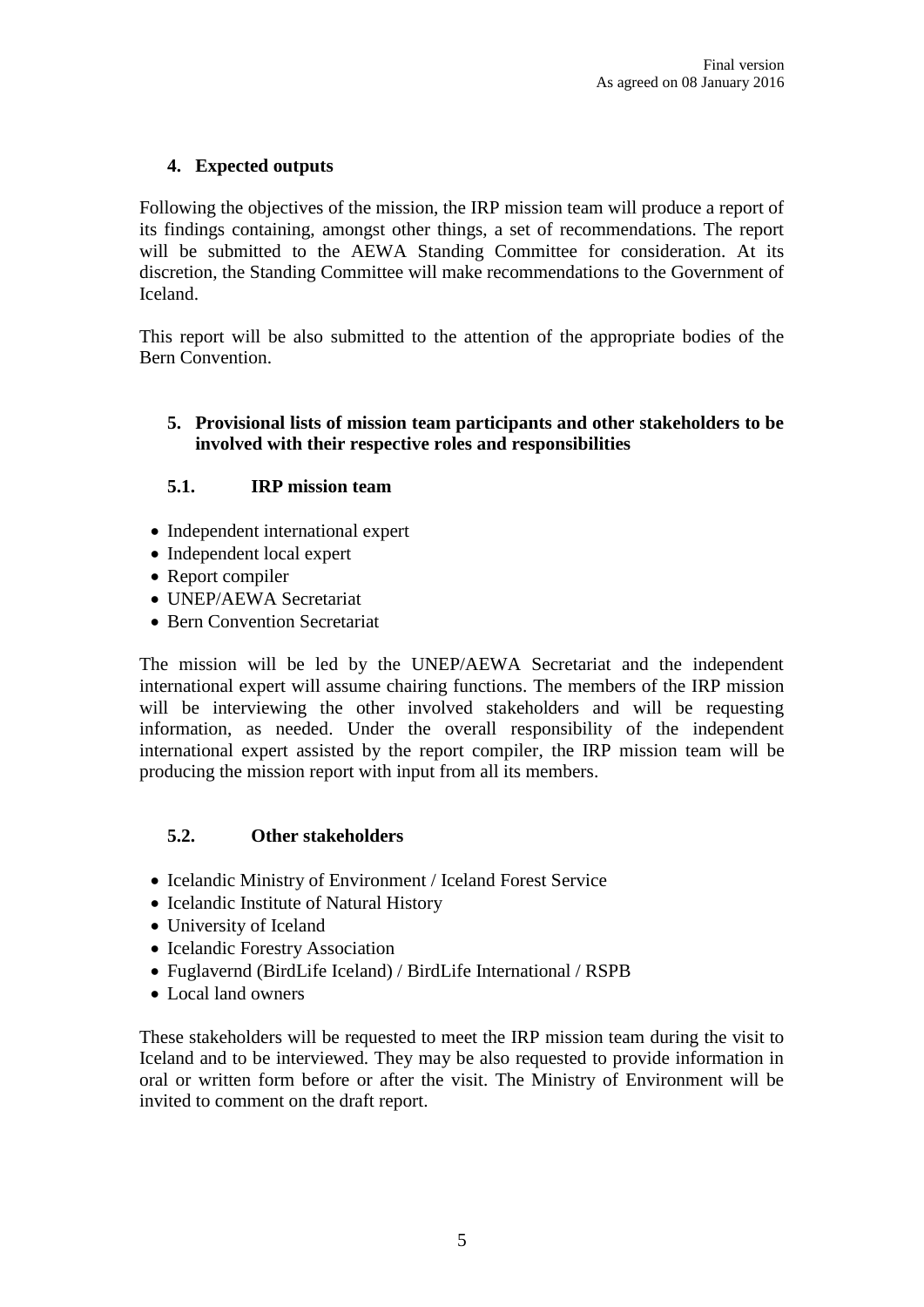### **6. Provisional dates and itinerary**

### **23-27 May 2016**

| Day $1(23May)$  | Arrival in Reykjavik; meeting of the IRP mission team                                                                                                                                    |
|-----------------|------------------------------------------------------------------------------------------------------------------------------------------------------------------------------------------|
| Day $2(24$ May) | Meetings with the Ministry of Environment,<br>the<br>National Planning Agency, the Icelandic Institute of<br>Natural History and representatives of regional<br>afforestation programmes |
| Day $3(25$ May) | Meetings with the Iceland Forestry Service, Fuglavernd<br>(BirdLife Iceland) / BirdLife International / RSPB, the<br>Icelandic Forestry Association and the University of<br>Iceland     |
| Day $4(26$ May) | Field visit to afforested areas and areas planned for<br>afforestation and meetings with local land owners;<br>meeting of the IRP mission team                                           |
| Day $5(27$ May) | Departure from Reykjavik                                                                                                                                                                 |

### **7. Preparatory phase and contact points**

The preparatory phase for the on-the-spot assessment mission will commence once the Terms of Reference have been agreed between the UNEP/AEWA Secretariat and the Icelandic Ministry of Environment. Throughout this phase the Ministry of Environment, and possibly other stakeholders, will be requested to provide information, references and documentation in English to the IRP mission team in order to allow for effective preparation.

The contact point for the IRP mission will be the UNEP/AEWA Secretariat represented by the AEWA Technical Officer Mr. Sergey Dereliev [\(sergey.dereliev@unep-aewa.org;](mailto:sergey.dereliev@unep-aewa.org) tel.: +49-228-815-2415). The contact point for the Icelandic Ministry of Environment will be Mr. Björn Helgi Barkarson [\(bjorn.helgi.barkarson@uar.is;](mailto:bjorn.helgi.barkarson@uar.is) tel.: +354-545-8600).

### **8. Funding and organization**

Funding for covering costs of the IRP mission team will be generated through the UNEP/AEWA Secretariat and international logistical arrangements will be done and/or coordinated by the UNEP/AEWA Secretariat. The Icelandic Ministry of Environment will be requested to organize and provide local logistics, such as arranging meetings scheduled with all stakeholders, provide local transportation for the IRP mission team free of charge, field visits, including transportation for all participants free of charge.